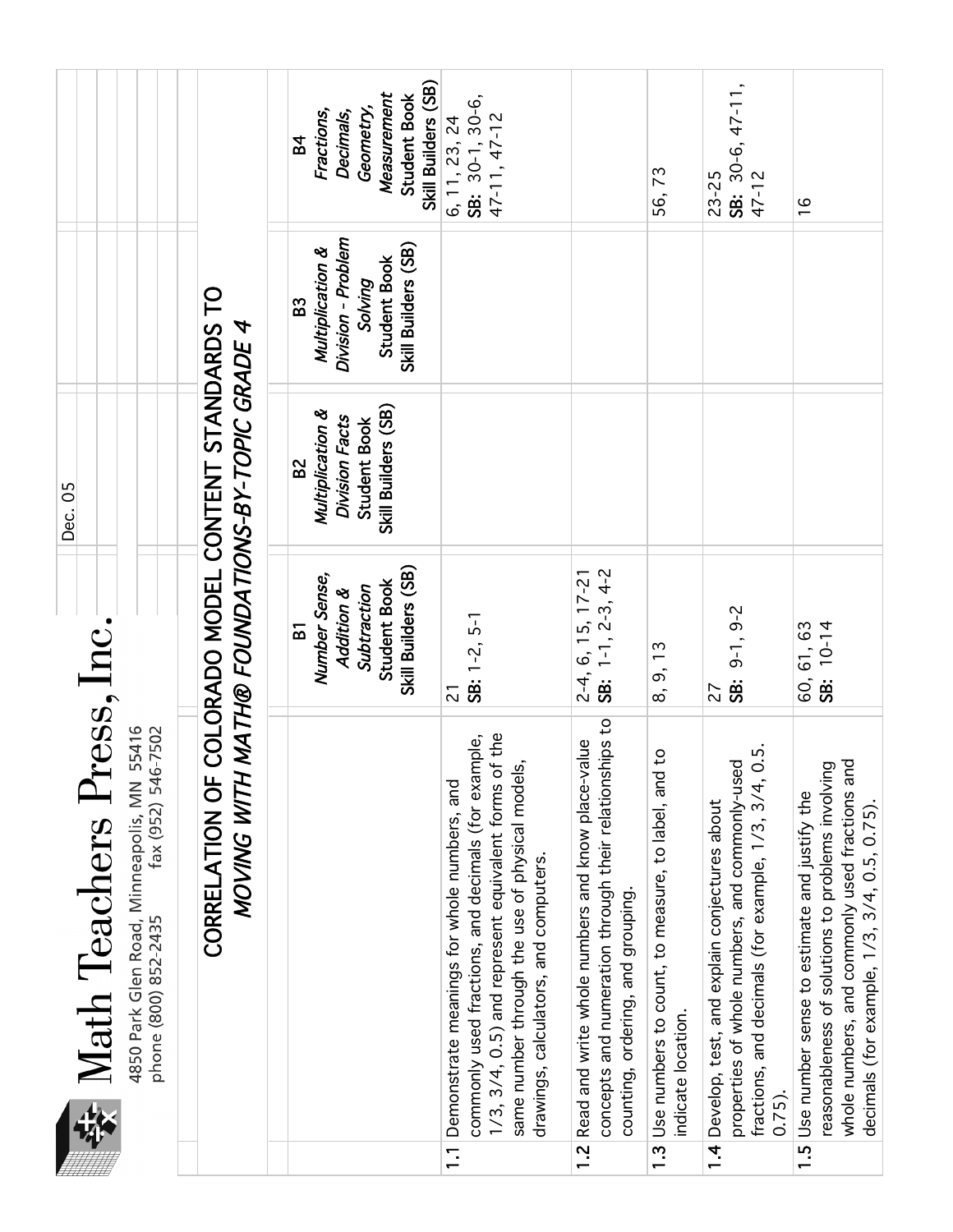| Division - Problem<br>Skill Builders (SB)<br>Multiplication &<br><b>Student Book</b><br>Solving<br>B <sub>3</sub><br>$20 - 31$<br>$20 - 31$<br>5-05<br>$\overline{1}$<br>$\overline{68}$<br>$\frac{5}{1}$<br>14, 15<br>14,<br>14,<br>.<br>98<br>.<br>98<br>67,<br><b>SB</b><br>$\overline{1}$<br>Skill Builders (SB)<br>Multiplication &<br>Division Facts<br>Student Book<br>50-5, 50-6<br>B <sub>2</sub><br>5-05<br>$\frac{49}{5}$<br>46, 49<br>$\overline{\textbf{3}}$<br>46,<br><b>SB:</b><br>Skill Builders (SB)<br>$50-1$ to $50-4$<br>Number Sense,<br><b>Student Book</b><br>Subtraction<br>50-2, 50-3<br>Addition &<br>$\overline{a}$<br>50-4<br>$3 - 2$<br>$3 - 2$<br>$3 - 1$<br>68-70<br>.<br>SB:<br>.<br>SB:<br>8, 9<br>$\overline{\text{SB}}$<br>$\overline{0}$<br>.<br>95<br>\$<br>.<br>58<br>99<br>89<br>the | Skill Builders (SB)<br>Measurement<br><b>Student Book</b><br>Geometry,<br>Fractions,<br>Decimals,<br><b>B4</b> |                                                                                                                                                                                                 |                                                                                        |                                                                                 |                                                                                                                                                                                |                                                                                                           |                                                                                       | 49-4, 49-6<br><b>SB:</b><br>$\overline{7}$                                                         | 49-3<br><br>58<br>76                                                                                                                                                                    |
|-----------------------------------------------------------------------------------------------------------------------------------------------------------------------------------------------------------------------------------------------------------------------------------------------------------------------------------------------------------------------------------------------------------------------------------------------------------------------------------------------------------------------------------------------------------------------------------------------------------------------------------------------------------------------------------------------------------------------------------------------------------------------------------------------------------------------------|----------------------------------------------------------------------------------------------------------------|-------------------------------------------------------------------------------------------------------------------------------------------------------------------------------------------------|----------------------------------------------------------------------------------------|---------------------------------------------------------------------------------|--------------------------------------------------------------------------------------------------------------------------------------------------------------------------------|-----------------------------------------------------------------------------------------------------------|---------------------------------------------------------------------------------------|----------------------------------------------------------------------------------------------------|-----------------------------------------------------------------------------------------------------------------------------------------------------------------------------------------|
|                                                                                                                                                                                                                                                                                                                                                                                                                                                                                                                                                                                                                                                                                                                                                                                                                             |                                                                                                                |                                                                                                                                                                                                 |                                                                                        |                                                                                 |                                                                                                                                                                                |                                                                                                           |                                                                                       |                                                                                                    |                                                                                                                                                                                         |
|                                                                                                                                                                                                                                                                                                                                                                                                                                                                                                                                                                                                                                                                                                                                                                                                                             |                                                                                                                |                                                                                                                                                                                                 |                                                                                        |                                                                                 |                                                                                                                                                                                |                                                                                                           |                                                                                       |                                                                                                    |                                                                                                                                                                                         |
|                                                                                                                                                                                                                                                                                                                                                                                                                                                                                                                                                                                                                                                                                                                                                                                                                             |                                                                                                                |                                                                                                                                                                                                 |                                                                                        |                                                                                 |                                                                                                                                                                                |                                                                                                           |                                                                                       |                                                                                                    |                                                                                                                                                                                         |
| $\overline{3.4}$<br>$\overline{2\cdot}$<br>$\overline{2}$<br>$\overline{2.1}$<br>2.2<br>$3.\overline{3}$<br>3.1                                                                                                                                                                                                                                                                                                                                                                                                                                                                                                                                                                                                                                                                                                             |                                                                                                                | Reproduce, extend, create, and describe patterns and<br>sequences using a variety of materials (for example,<br>beans, toothpicks, pattern blocks, calculators, unfix<br>cubes, colored tiles). | Describe patterns and other relationships using tables,<br>graphs, and open sentences. | Recognize when a pattern exists and use that<br>information to solve a problem. | Observe and explain how a change in one quantity can<br>relationship between the number of bicycles and<br>produce a change in another (for example, the<br>number of wheels). | including tables, charts, pictographs, and bar graphs.<br>Construct, read, and interpret displays of data | 3.2 Interpret data using the concepts of largest, smallest,<br>most often and middle. | Generate, analyze, and make predictions based on data<br>obtained room surveys and chance devices. | combinations (for example, determining the number of<br>different outfits that can be made using two blouses<br>Solve problems using various strategies for making<br>and three skirts) |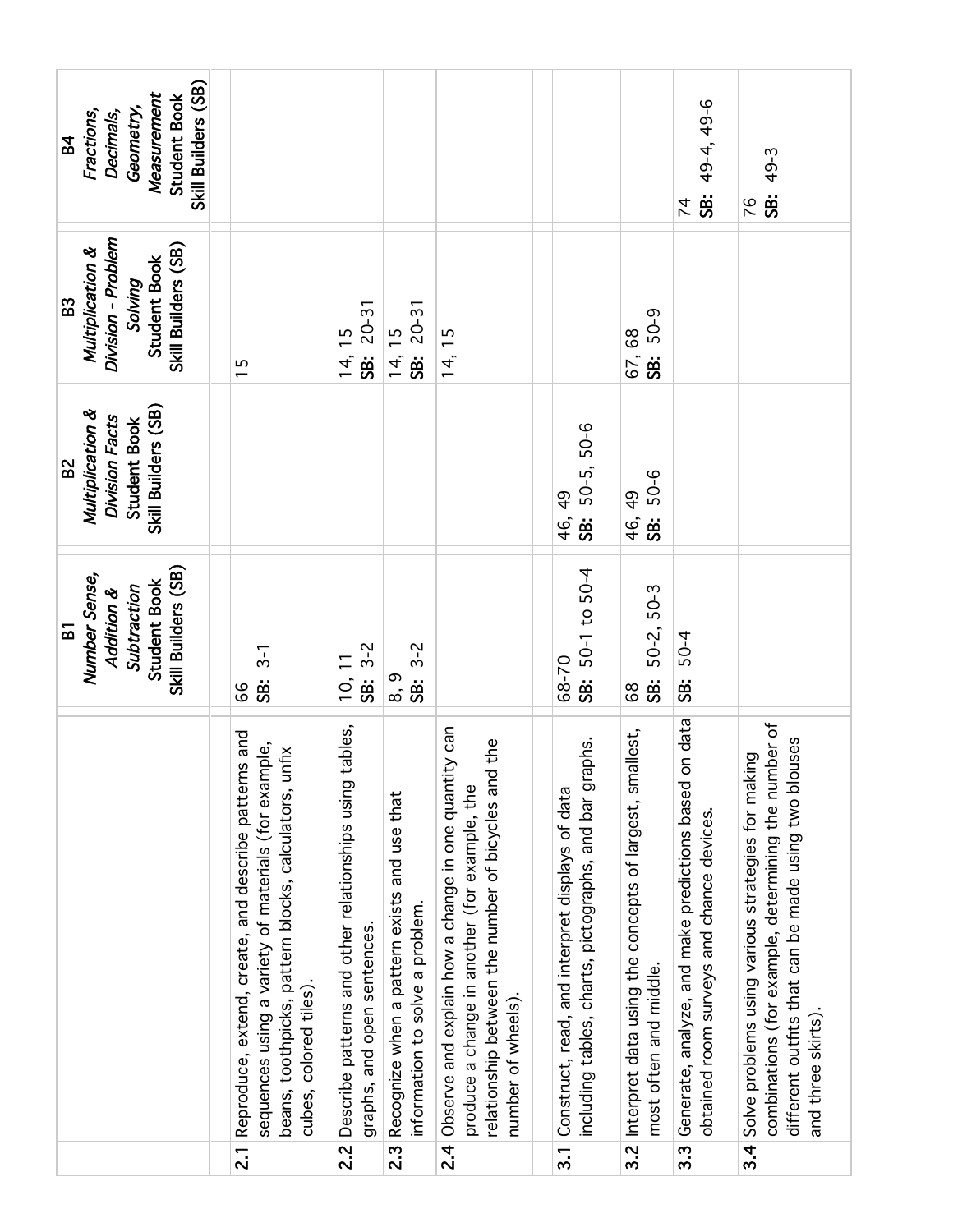| Skill Builders (SB)<br>Measurement<br><b>Student Book</b><br>Geometry,<br>Fractions,<br>Decimals,<br><b>B4</b><br>Division - Problem<br>Skill Builders (SB)<br>Multiplication &<br><b>Student Book</b><br>Solving<br>B3<br>Skill Builders (SB)<br>Multiplication &<br>Division Facts<br>Student Book<br>B <sub>2</sub><br>Skill Builders (SB)<br>Number Sense,<br><b>Student Book</b><br>Subtraction<br>Addition &<br>51 | SB: 37-4 to 37-8,<br>$38 - 1, 38 - 2, 39 - 1$<br>$35 - 46$<br>Recognize shapes and their relationships (for example,<br>symmetry, congruence) using a variety of materials<br>(for example, pasta boxes, pattern blocks). | SB: 37-4 to 37-8,<br>36-49<br>$39 - 4$<br>4.2 Identify, describe, draw, compare, classify and build<br>physical models of geometric figures. | $\frac{6}{4}$<br>Relate geometric ideas to measurement and number | 49 (T.G.)<br>coordinates to locate objects, constructing models of<br>4.4 Solve problems using geometric relationships and<br>spatial reasoning (for example, using rectangular | SB: 40-1<br>32, 46<br>in art<br>Recognize geometry in their world (for example, | 43-1 to 43-5, 44-<br>SB: $41-1, 42-3$<br>46-2 46-3<br>50-53, 56-67<br>$\sim$<br>Know, use, describe, and estimate measures of length,<br>perimeter, capacity, weight, time, and temperature. | 59 (T.G.)<br>attributes (for example, longest to shortest, lightest<br>Compare and order objects according to measurable | 56 (T.G.)<br>Demonstrate the process of measuring and explain the |
|--------------------------------------------------------------------------------------------------------------------------------------------------------------------------------------------------------------------------------------------------------------------------------------------------------------------------------------------------------------------------------------------------------------------------|---------------------------------------------------------------------------------------------------------------------------------------------------------------------------------------------------------------------------|----------------------------------------------------------------------------------------------------------------------------------------------|-------------------------------------------------------------------|---------------------------------------------------------------------------------------------------------------------------------------------------------------------------------|---------------------------------------------------------------------------------|----------------------------------------------------------------------------------------------------------------------------------------------------------------------------------------------|--------------------------------------------------------------------------------------------------------------------------|-------------------------------------------------------------------|
|                                                                                                                                                                                                                                                                                                                                                                                                                          | 4                                                                                                                                                                                                                         |                                                                                                                                              | sense.<br>$\frac{4.3}{ }$                                         | three-dimensional objects).                                                                                                                                                     | and in nature).<br>4.5                                                          | $\overline{5}$                                                                                                                                                                               | to heaviest)<br>$\overline{5.2}$                                                                                         | concepts related to units of measurement.<br>$\overline{5.3}$     |